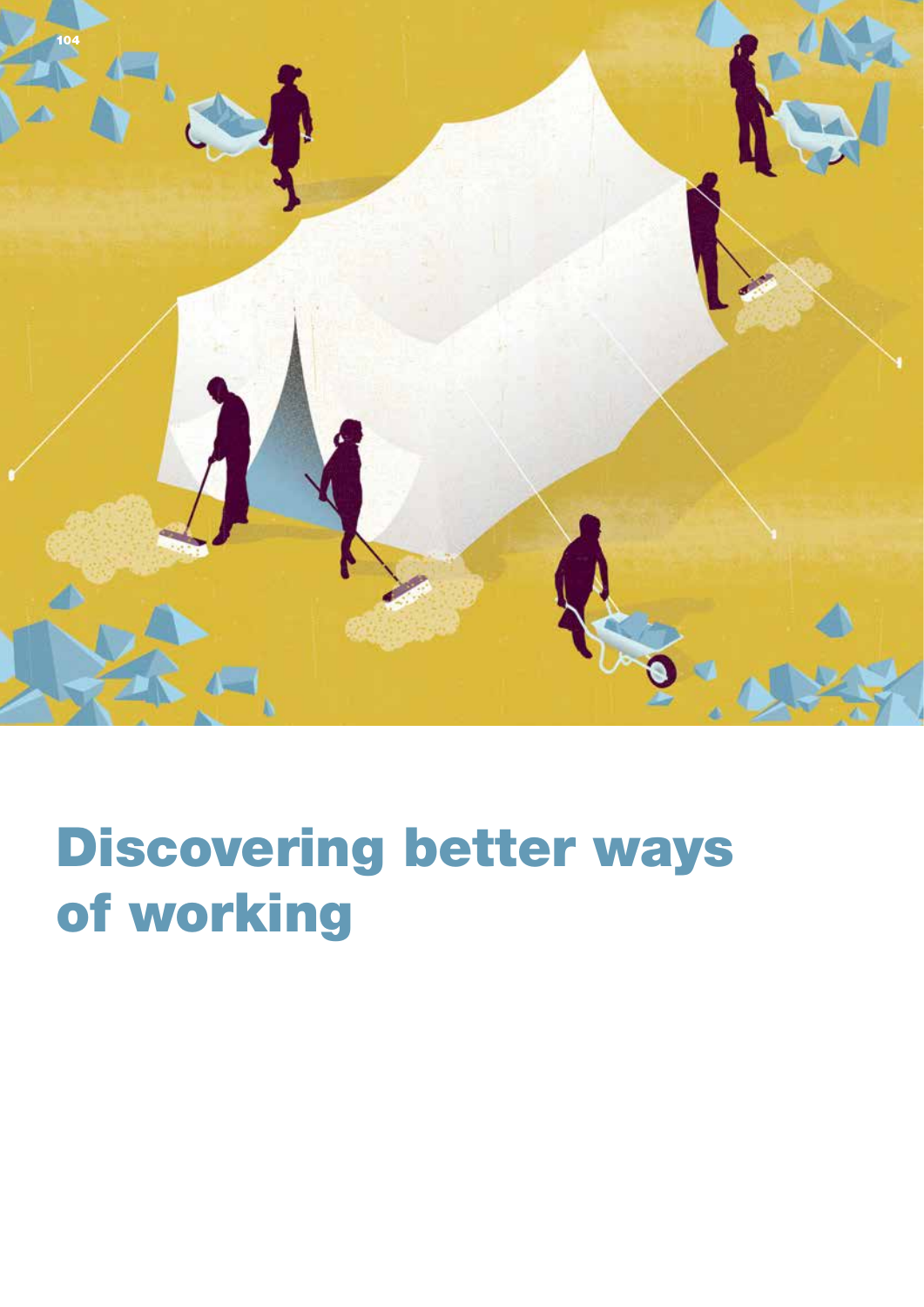Most companies, and most leaders, have developed a bias toward tackling what we might call "rocks": large, top-down interventions such as reorganizations, IT investments, or mergers. For most organizations, the hierarchy, performance metrics, and interaction rhythms all center on managing rocks, which usually translate to projects—each with a manager, a set of objectives, and milestones.

But business isn't all about rocks. There is also "sand": the innumerable small issues that cumulatively can wreak havoc on daily work. Sand can take the form of applications that always seem to have errors, progress updates that arrive too late, or workloads that skyrocket and then crash. Sand is ubiquitous, especially at the front line. But a project-based approach is too cumbersome to work at such a granular scale: the only way to deal with sand is to catch it as it comes in and constantly sweep it away. That means empowering, coaching, and trusting people at all levels of the organization to see the problems (the sand) all around them, trace their root causes (where the sand is coming from), and take steps to solve them (to sweep the sand away).

To understand what good problem solving looks like, we pay another visit to Mary and her team. Her experience shows that treating problems as opportunities to improve, together with applying the principles, tools, and mind-sets that lean management fosters, effectively weaves problem solving into the fabric of an organization. Instead of dismissing everyday operating problems as routine, too trivial to bother with, or unfixable, lean organizations seek problems out, search relentlessly to find their root causes, and engage the people most affected by them in helping to develop a cure.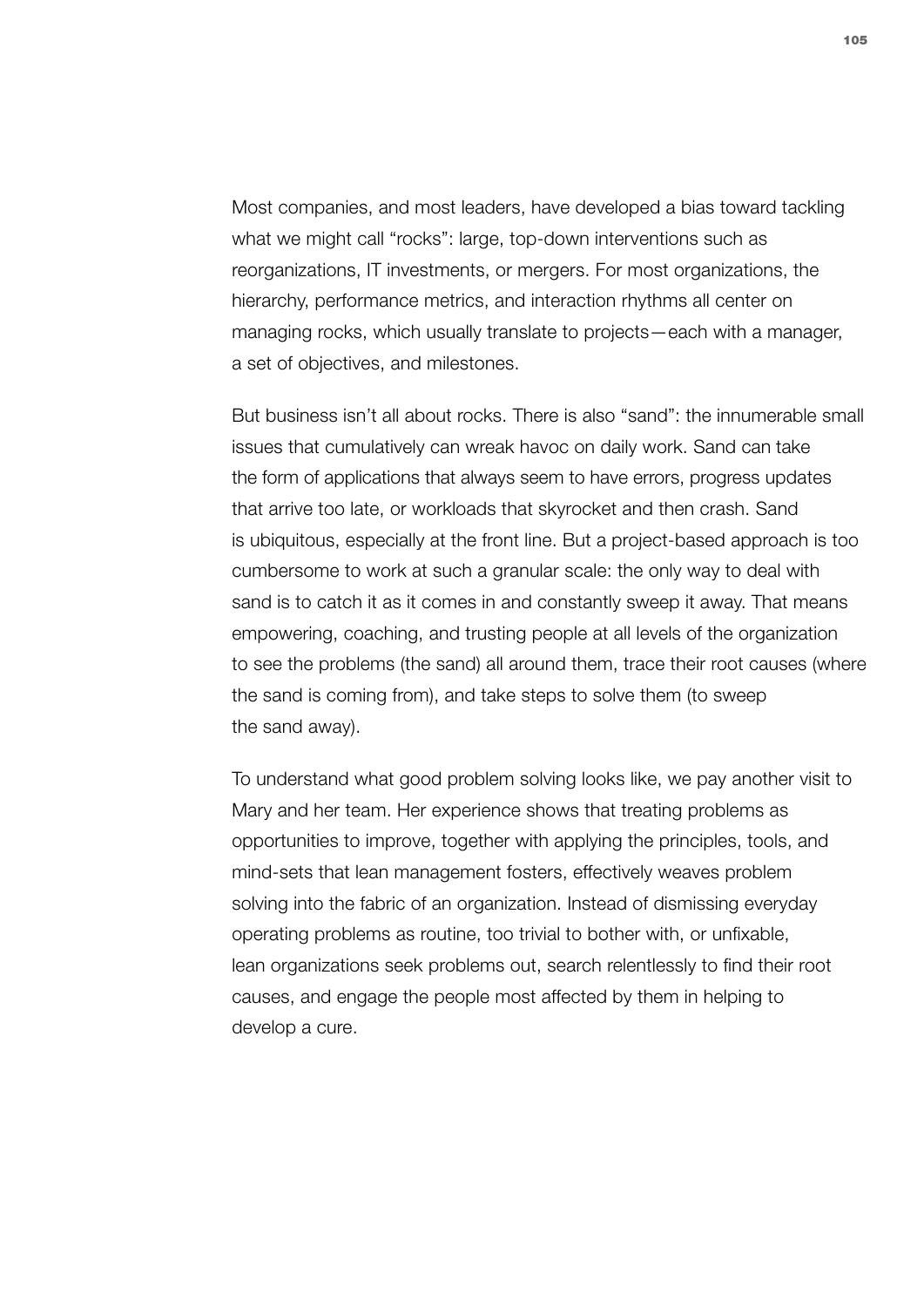## Finding a problem's deeper sources

## Lean tools and behaviors

| <b>Monday</b><br>Axel is meeting with Eric to confirm the process for a new type of claim. Eric's screen freezes<br>as he enters the provider's code, so he starts over, losing 15 minutes of work. The claim is finally<br>accepted, but Axel notes that the standard turnaround is supposed to be 20 minutes.                                                                                                                                                                                                                                                                                                                                                                                                            | <b>Process</b><br>confirmation<br><b>Standard work</b>                                                                                              |
|----------------------------------------------------------------------------------------------------------------------------------------------------------------------------------------------------------------------------------------------------------------------------------------------------------------------------------------------------------------------------------------------------------------------------------------------------------------------------------------------------------------------------------------------------------------------------------------------------------------------------------------------------------------------------------------------------------------------------|-----------------------------------------------------------------------------------------------------------------------------------------------------|
|                                                                                                                                                                                                                                                                                                                                                                                                                                                                                                                                                                                                                                                                                                                            |                                                                                                                                                     |
| Wednesday<br>Graciela experiences the same frozen computer screen. Axel starts to suggest a solution but<br>instead asks Graciela to start a problem-solving team with Eric. She's skeptical: "Is saving<br>15 minutes really worth it?" "There may be a deeper problem that affects other claims. If there<br>isn't, all we lose is some problem-solving time-and that's what it's for." Axel makes a<br>note to discuss problem solving in Graciela's next one-on-one coaching session.                                                                                                                                                                                                                                  | <b>Team-based</b><br>problem resolution<br>Capacity set aside<br>for problem solving                                                                |
|                                                                                                                                                                                                                                                                                                                                                                                                                                                                                                                                                                                                                                                                                                                            |                                                                                                                                                     |
| <b>Thursday</b><br>Graciela, Eric, and Carlos - an IT specialist - start by agreeing that the hurdle is the provider<br>code, which makes a 20-minute claim take 35 minutes. Graciela wonders if the field is coded<br>correctly, and Carlos suggests testing a claim from a different provider. It goes smoothly.<br>But testing the same provider code Eric entered on Monday fails. "Maybe it's just that provider,"<br>Eric suggests, but Graciela says that the code she entered was different. She asks, "Why<br>would just these two providers be a problem?" Carlos suggests meeting again after he does<br>more research.                                                                                         | Clear, quantitative<br>description of<br>problem with impact<br><b>Assess</b><br>current state<br>Test of hypothesis<br>The first of<br>"five whys" |
|                                                                                                                                                                                                                                                                                                                                                                                                                                                                                                                                                                                                                                                                                                                            |                                                                                                                                                     |
| Friday<br>Carlos explains that providers' data systems record the code in two slightly different formats.<br>Why would that matter? Because the data export slightly differently to the spreadsheets<br>that he and his colleagues use to build claims forms. He discovered that the new form fails only<br>with one data format. When his colleagues applied the same format to all of the data and<br>updated the form, it worked consistently. A test with Eric and Graciela works; they validate it by<br>reverting to the old form one last time, which again fails. Carlos phones his colleagues to have<br>the revised form <i>uploaded</i> to all systems.                                                         | The second of<br>"five whys"<br><b>Test of solution</b><br>Implementation                                                                           |
| Friday<br>Axel is meeting with Mary when the problem-solving team finishes the test. "I think we're done,"<br>Carlos says. After Carlos describes the solution, Axel asks, "Have you really reached the final<br>'why'?" "Meaning?" "Well, why do these forms still rely on data exported from spreadsheets?"<br>"Fair point," Carlos says. "We discussed that with you last year-there wasn't budget to build<br>a direct data link to the providers." Mary chimes in: "Let's revisit it. This could really disrupt our<br>operations. I can reprioritize our budget." She asks Axel, Carlos, Graciela, and Eric to form<br>a new problem-solving team and makes a note to update her midterm plan to reflect the change. | <b>Reaching for</b><br>root cause<br><b>Tactical</b><br>implementation<br>plan                                                                      |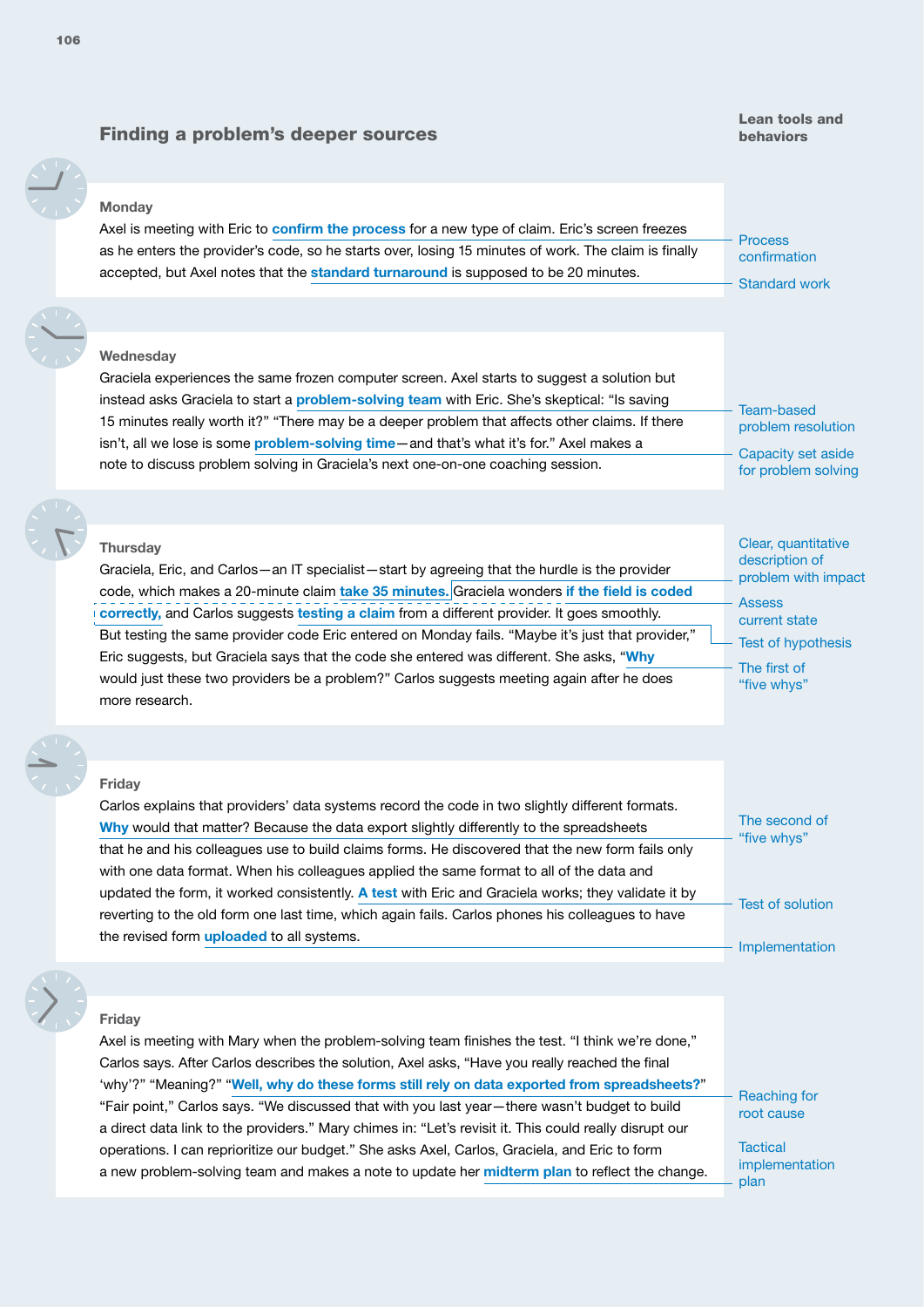The problem solving that Mary's team undertakes represents a significant untapped source of value in most organizations.

It starts with a careful procedure for assessing how the work is currently being performed. Process confirmations—first discussed in the introduction to section two—play a role by uncovering aspects of a standard process that may not be working as well as they could be. When conducting a process confirmation, the leader is looking both at whether the team member needs help and whether the standard itself needs revision.

Here, the issue with the process is clear: a technical glitch with the form. When it happens twice in one week, Axel realizes that it needs a second look. He therefore asks his colleagues who directly experienced the problem to form a team—that way, the people working on the problem can accurately describe what it is and the impact it is having on their work. Rather than suggest a solution himself, he relies on his team to do so because they are closer to the work.

When Graciela pushes back, suggesting that the problem is too small to bother with, Axel reaffirms that small problems are important. He understands that it is all too easy to allow small problems to fester until they turn into big ones that are far more expensive and difficult to cure. Moreover, he knows that his organization has allocated a certain amount of time specifically for problem solving. This step, crucial to enabling problem solving at scale, is possible because of the productivity gains that a transformed organization achieves; in essence, the organization reinvests some of the current productivity improvement to enable further improvement in the future.

The dialogue among Carlos, Eric, and Graciela illustrates what a simple problem-solving process should look like and how a team can avoid the typical pitfalls that make problem solving so inconsistent in most organizations. The most important to resist is the impulse to jump to conclusions—such as Graciela did when she assumes the problem is a coding error or Eric did when he suggests it's only one provider that is at issue. But the team presses forward in a more rigorous problem-solving process.

They start by defining the problem, comparing what should be happening against what actually is happening—the 15 minutes of lost productivity when the form fails. They identify and test potential root causes, repeatedly asking why a particular result is happening. Once Carlos's colleagues have developed a solution, Graciela and Eric test and validate it. Carlos then calls his colleagues to ask them to implement the fix.

The team thinks that they are done, but in fact they are not. There are more levels of questions to ask—classically, root-cause problem solving suggests "five whys." Carlos's solution only reaches two whys, so Axel pushes the team further.